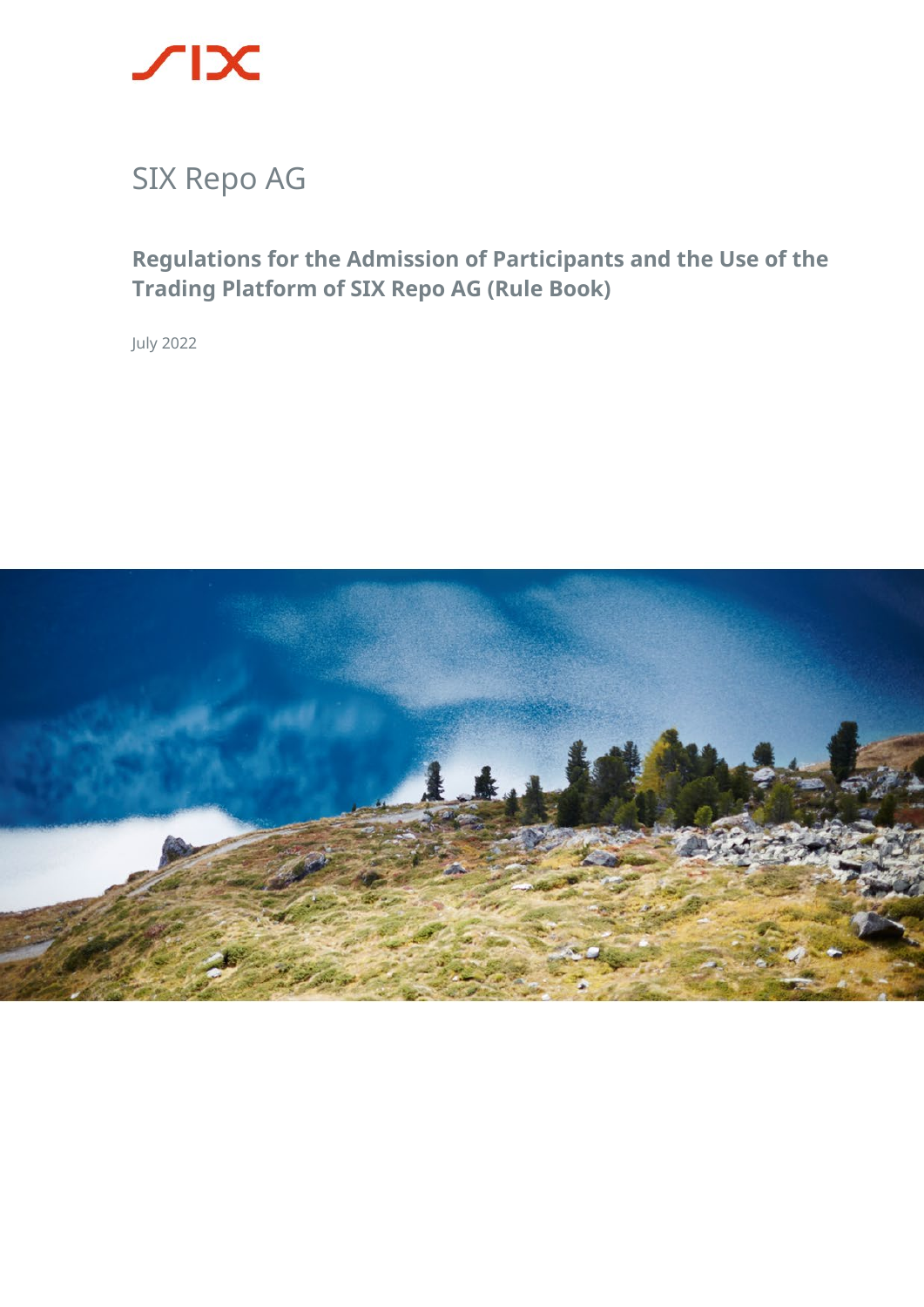DС

╱

**Regulations for the Admission of Participants and the Use of the Trading Platform of SIX Repo AG (Rule Book)**

14

#### **Table of contents**

| 1.0            | <b>Purpose</b>                                                    | 4               |
|----------------|-------------------------------------------------------------------|-----------------|
| 2.0            | <b>Structure</b>                                                  | 4               |
| 3.0            | <b>Admission of participants</b>                                  | 4               |
| 4.0            | <b>Obligations of participants</b>                                | 5               |
| 5.0            | <b>Administration of access authorizations</b>                    | $6\phantom{1}6$ |
| 6.0            | Connectivity types for participants and connection of application |                 |
|                | service providers (ASPs)                                          | $6\phantom{1}6$ |
| 6.1            | Direct connectivity                                               | $\,6$           |
| 6.2            | ASP connectivity                                                  | $\overline{7}$  |
| 6.2.1<br>6.2.2 | <b>Technical layout</b>                                           | $\overline{7}$  |
|                | <b>ASP</b> applications                                           | 7               |
| 7.0            | <b>Trading days and hours</b>                                     | 8               |
| 8.0            | <b>Markets</b>                                                    | 8               |
| 9.0            | <b>Corrections and cancellations of trades</b>                    | 8               |
| 10.0           | <b>Technical and functional support</b>                           | 8               |
| 11.0           | Data usage and processing                                         | 8               |
| 12.0           | Settlement of trades and administration                           | 9               |
| 13.0           | <b>Market conduct rules</b>                                       | 9               |
| 14.0           | <b>Contractual provisions</b>                                     | 9               |
| 15.0           | <b>Market control</b>                                             | 10              |
| 16.0           | <b>Trading supervision</b>                                        | 10              |
| 17.0           | Duty to provide information                                       | 10              |
| 18.0           | <b>Audit</b>                                                      | 10              |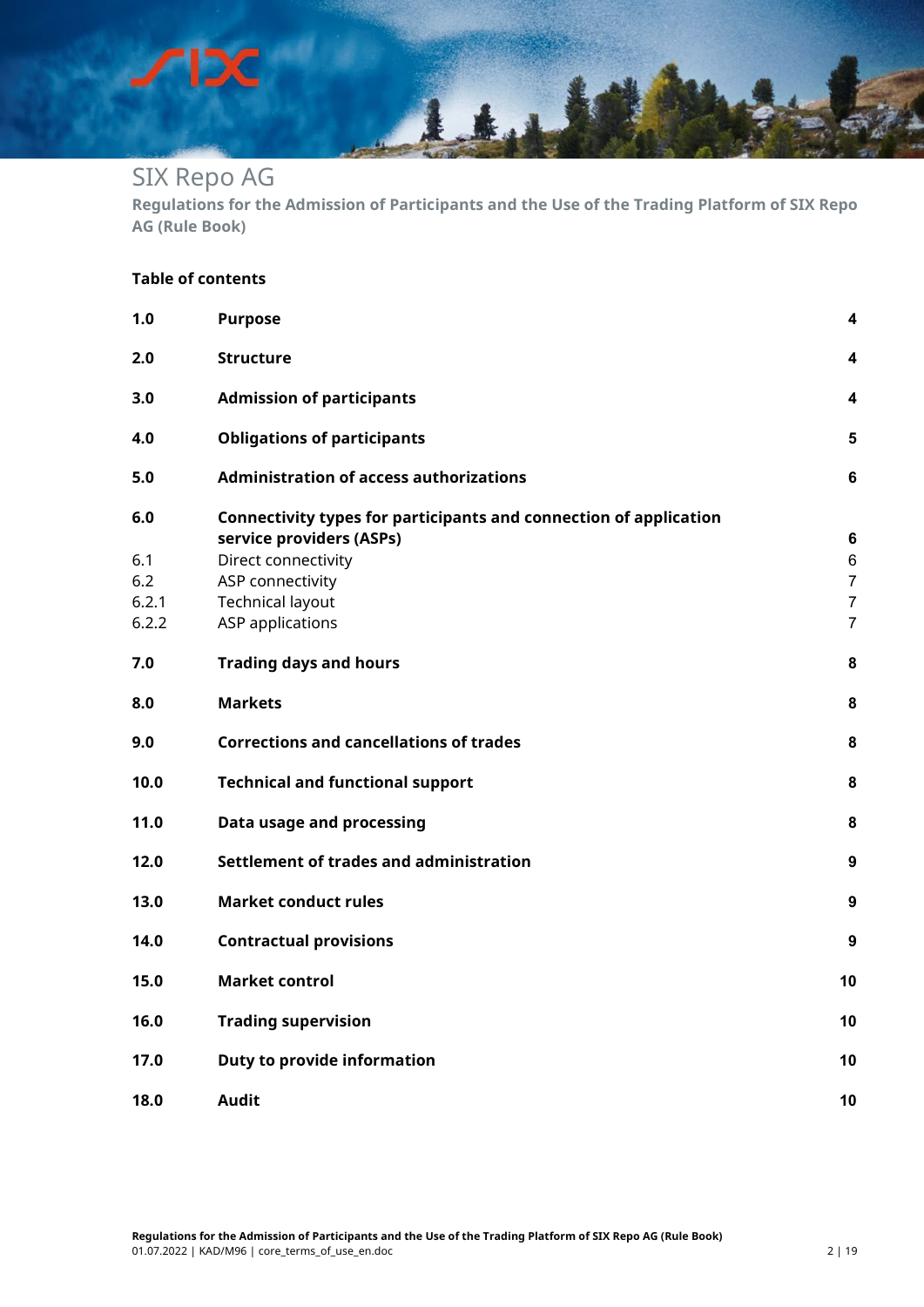DС

╱

**Regulations for the Admission of Participants and the Use of the Trading Platform of SIX Repo AG (Rule Book)**

144

| 19.0 | <b>Breach of Rule Book</b>                              | 11 |
|------|---------------------------------------------------------|----|
| 20.0 | <b>Sanctions</b>                                        | 11 |
| 21.0 | Suspension and final exclusion from the Platform        | 12 |
| 22.0 | <b>Termination of the participation agreement</b>       | 12 |
| 23.0 | <b>Possibilities of appeal</b>                          | 13 |
| 24.0 | <b>Extraordinary situations</b>                         | 13 |
| 25.0 | <b>Emergency situations</b>                             | 14 |
| 26.0 | <b>Exclusion of liability</b>                           | 14 |
| 27.0 | <b>Fees</b>                                             | 15 |
| 28.0 | <b>Outsourcing</b>                                      | 15 |
| 29.0 | Confidentiality                                         | 16 |
| 30.0 | <b>Data protection</b>                                  | 16 |
| 31.0 | <b>Severability</b>                                     | 17 |
| 32.0 | Amendments to the Rule Book and implementing provisions | 17 |
| 33.0 | <b>Binding version</b>                                  | 17 |
| 34.0 | Applicable law and arbitration clause                   | 17 |
| 35.0 | <b>Entry into force</b>                                 | 17 |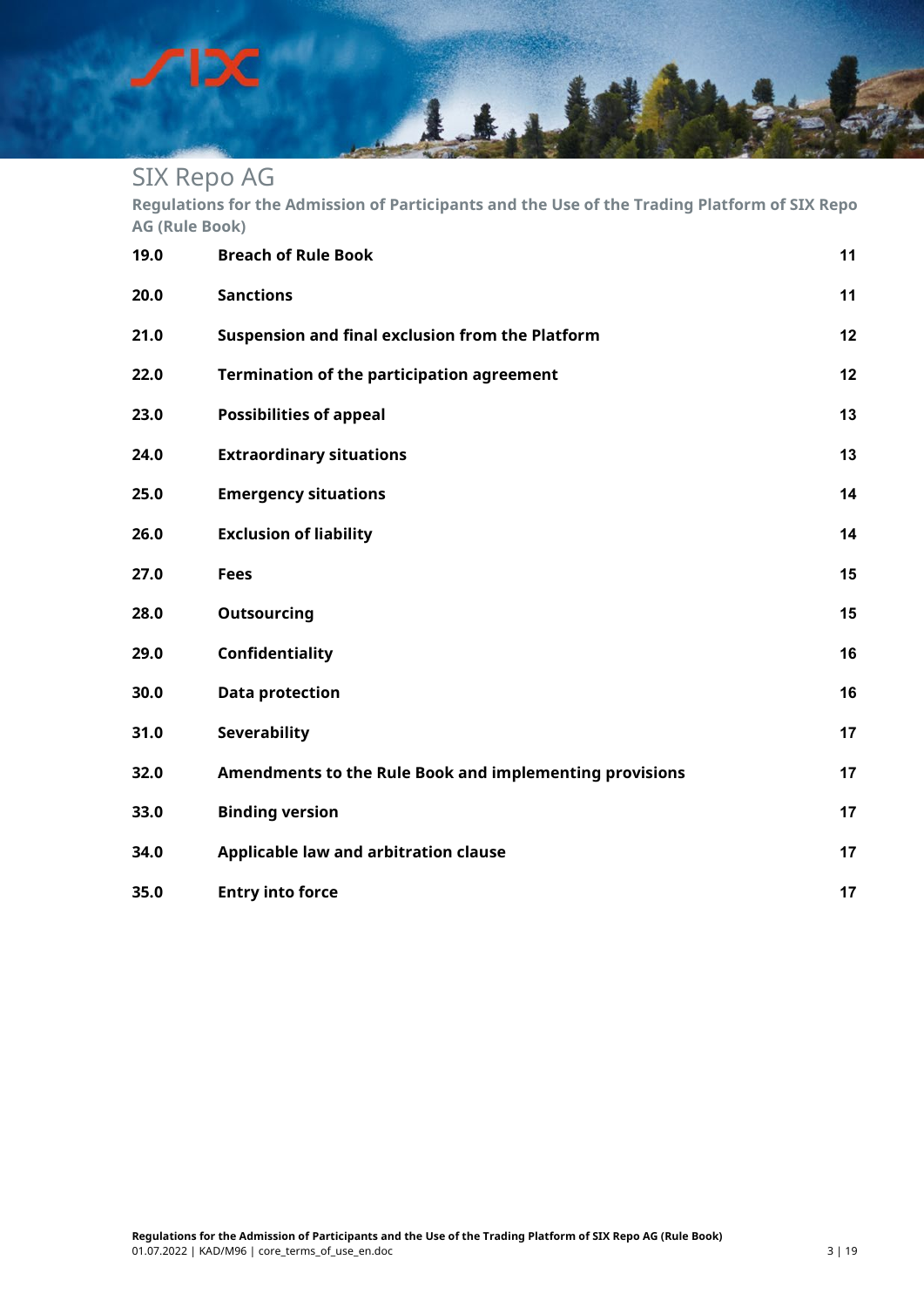**Regulations for the Admission of Participants and the Use of the Trading Platform of SIX Repo AG (Rule Book)**

Lt.L

#### <span id="page-3-0"></span>**1.0 Purpose**

This Rule Book contains provisions on the admission of participants, the use of the trading platform (the "Platform") of SIX Repo AG (the "Platform Operator") as well as the monitoring and enforcement of the Rule Book (incl. implementing provisions) by SIX Exchange Regulation AG ("SIX Exchange Regulation").

The purpose of the Platform is to enable efficient trading and automatic forwarding for processing and administration as regards the products traded on the Platform.

#### <span id="page-3-1"></span>**2.0 Structure**

- 1. Implementing provisions for this Rule Book are set out in the Trading Directives and Product Specifications for the individual markets as well as guidelines and notices, which form an integral part of the Rule Book.
- 2. The Platform Operator shall issue notices to the participants to inform them of any amendments to the Rule Book, Trading Directives and Product Specifications.
- 3. The Rule Book, Trading Directives and Product Specifications, as amended from time to time, shall be binding on the participants.

#### <span id="page-3-2"></span>**3.0 Admission of participants**

The Platform Operator shall admit an applicant as a participant of the Platform and conclude a participation agreement with it, provided that it meets the following admission requirements:

- a. The following may be admitted as participants:
- securities firms pursuant to Art. 2 e of the Financial Institutions Act of 18 March 2020;
- other parties supervised by FINMA pursuant to Art. 3 of the Financial Market Supervision Act of 22 June 2007 (FINMAG);
- foreign participants authorized by FINMA pursuant to Art. 40 of the Financial Market Infrastructure Act (FinfraG);
- the AHV/IV/EO compensation fund, Suva and the Federal Treasury;
- the SNB.
- b. The applicant must fulfil the necessary technical and operational requirements for its connection to the Platform.
- c. The applicant must have external auditors authorized by its supervisory authority.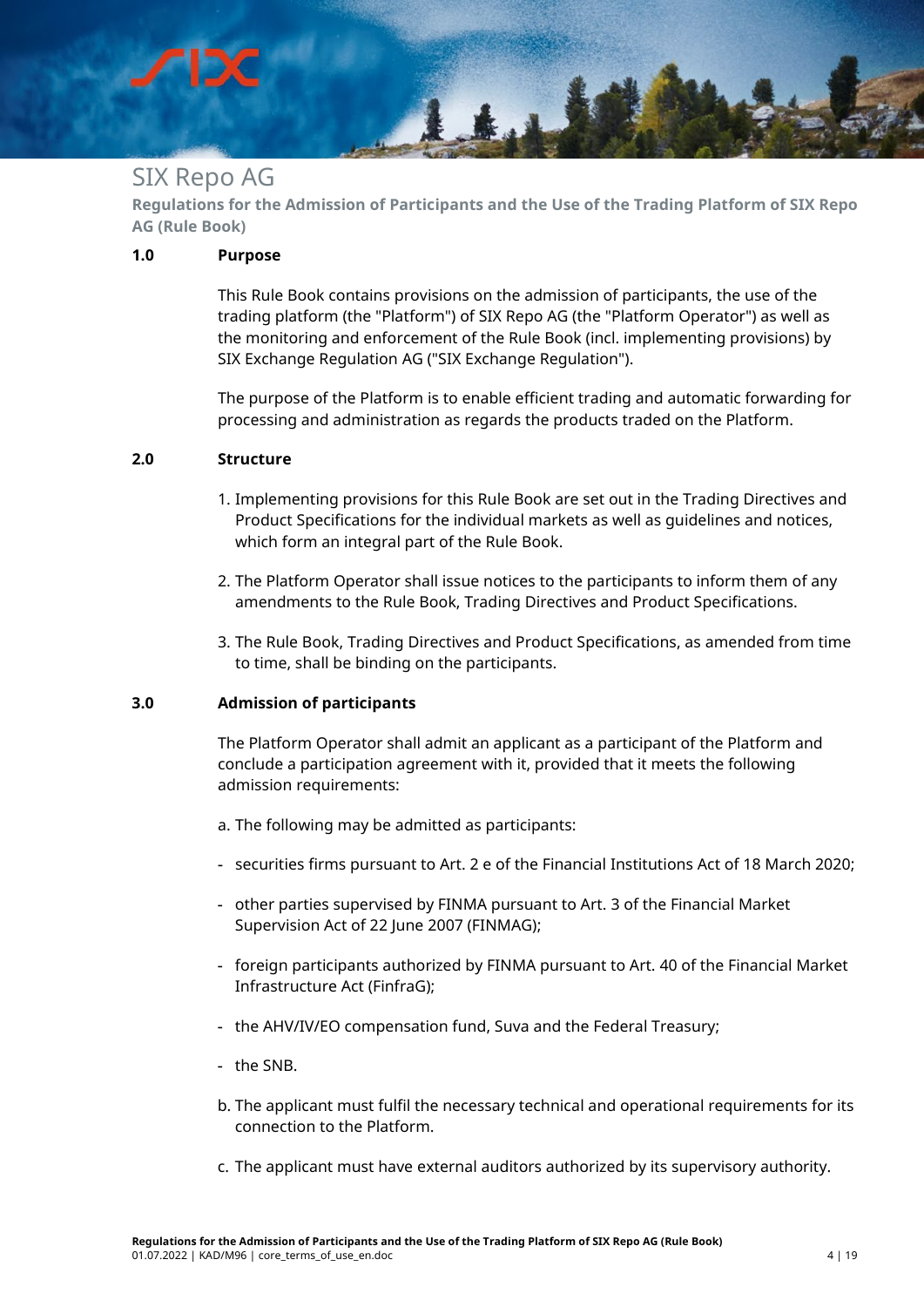

**Regulations for the Admission of Participants and the Use of the Trading Platform of SIX Repo AG (Rule Book)**

- d. Adequate exchange of information between the domestic and foreign supervisory authorities must be ensured as regards the applicant.
- e. The Platform Operator may lay down additional market-specific admission requirements in the Trading Directives for individual markets.

#### <span id="page-4-0"></span>**4.0 Obligations of participants**

- 1. The participant undertakes
- a. to use the Platform correctly and in compliance with the rules and requirements of the Platform Operator;
- b. to refrain from tampering with or making other changes to the Platform and its interfaces or otherwise disrupting the operation of the Platform;
- c. not to unlawfully use, modify or pass on to third parties the software of the Platform Operator and the data received;
- d. to register the traders on the Platform and to restrict access to trading on the Platform to traders of good repute who (i) have the requisite expertise, experience and training, (ii) have successfully passed the trader examination required for access to the markets to which this Rule Book applies, and (iii) are at all times subject to the participant's right to issue instructions and recognize the regulations of the Platform Operator and/or the Regulatory Bodies (incl. enforcement and sanctioning by the Regulatory Bodies);
- e. to immediately report to the Platform Operator any changes to traders;
- f. to at all times fulfill (equivalent) technical and operational requirements as apply for securities firms;
- g. to comply with the admission requirements in accordance with this Rule Book (incl. implementing provisions) for the entire duration of its participation;
- h. to issue appropriate internal guidelines and monitor compliance with this Rule Book (incl. implementing provisions);
- i. to pay all fees and costs specified by the Platform Operator.
- 2. The participant further undertakes to notify the Platform Operator immediately if
- a. it has breached the Rule Book or is unable to comply with it;
- b. there is a technical problem connecting to the Platform;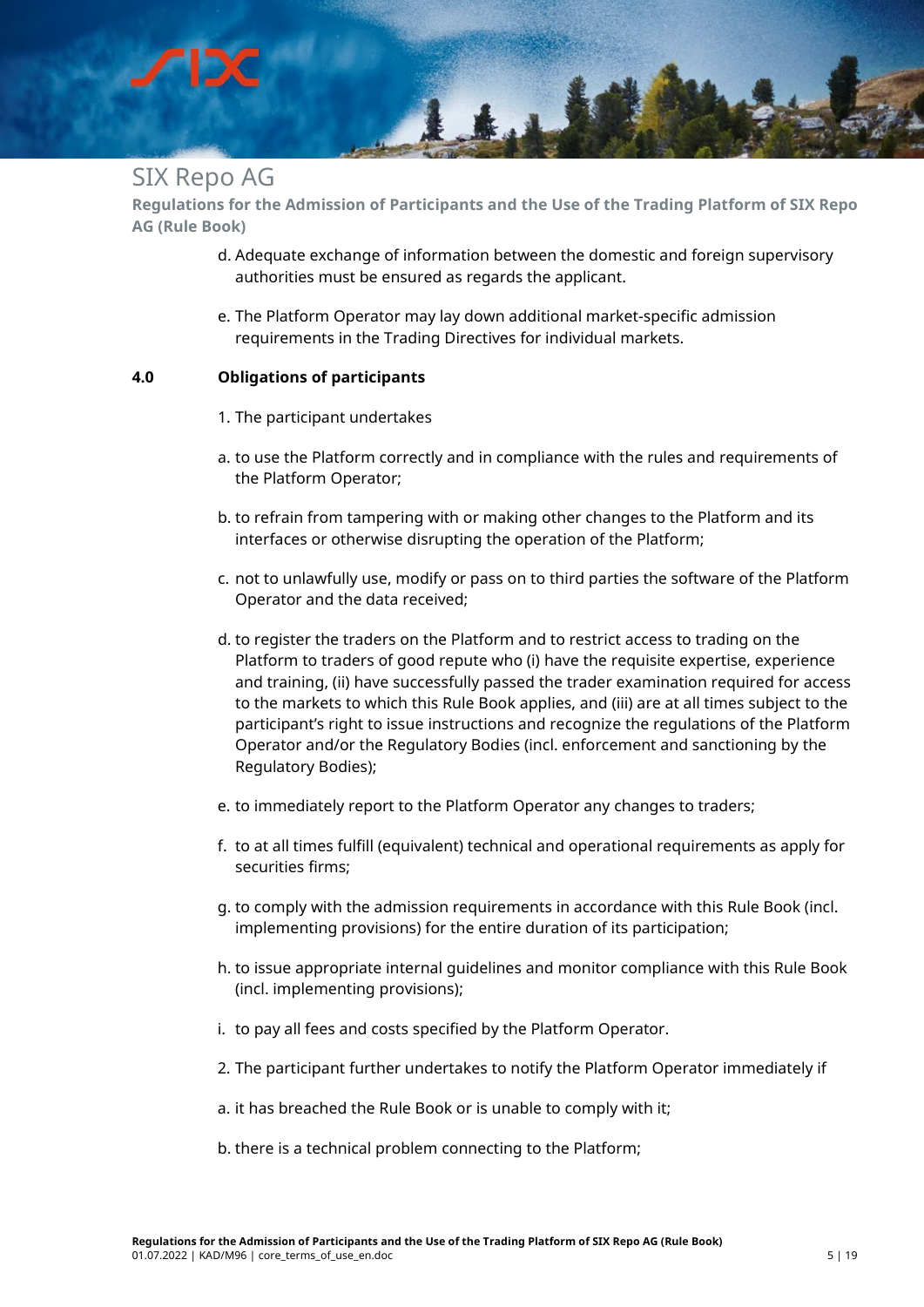

**Regulations for the Admission of Participants and the Use of the Trading Platform of SIX Repo AG (Rule Book)**

- c. it can no longer fulfill (equivalent) technical and operational requirements as apply for securities firms;
- d. the relevant supervisory authority instigates proceedings against it or its traders or issues an order, where the proceedings or the order are relevant to the admission requirements or the registration of traders;
- e. access to the settlement organization is suspended or terminated or it is highly likely that this will occur.

#### <span id="page-5-0"></span>**5.0 Administration of access authorizations**

- 1. The participant shall appoint a Desk Administrator who shall grant access authorizations and ensure compliance at all times with the obligations set forth in clause 4 above and all other obligations of the participant, as set forth in the rules of the Platform Operator.
- 2. The participant shall be responsible and liable for all acts and omissions of the Desk Administrator.
- 3. The Desk Administrator shall issue a user identification (user ID and password) to each trader. This is personal and may not be passed on.
- 4. The participant shall be responsible for ensuring that existing user identifications are revoked immediately in the event of staff changes (e.g. change of responsibilities, termination of employment etc.) and are no longer used from the date on which such changes take effect. The user identifications issued by the Desk Administrator shall be binding upon the Platform Operator until such time as they are revoked by the Desk Administrator.

#### <span id="page-5-1"></span>**6.0 Connectivity types for participants and connection of application service providers (ASPs)**

Participants may choose one of the following types of connectivity.

#### <span id="page-5-2"></span>6.1 **Direct connectivity**

- 1. The technical connection of participants to the Platform may be provided through the software supplied by the Platform Operator or using the participants' own applications.
- 2. The Platform Operator may permit participants, at their request, the use of the connectivity infrastructure of a third party commissioned by the participant and approved by the Platform Operator if compliance with this Rule Book (incl. implementing provisions) by the third party is also ensured.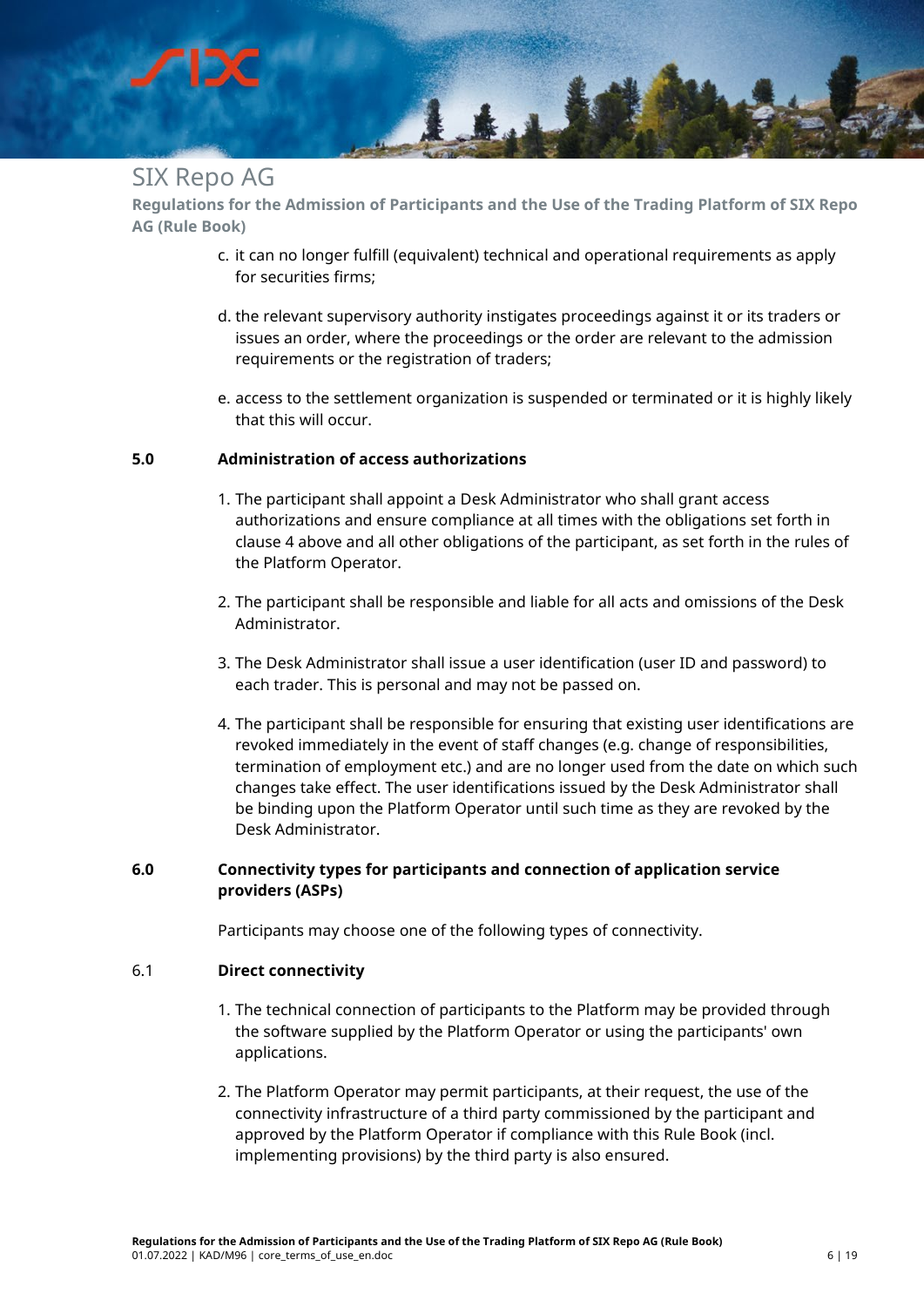

**Regulations for the Admission of Participants and the Use of the Trading Platform of SIX Repo AG (Rule Book)**

- 3. The technical connectivity of the participant's proprietary applications and the connectivity infrastructure of third parties is the responsibility of the participant. The Platform Operator may undertake or demand an acceptance run or certification of the participant's proprietary applications and third-party connectivity infrastructure.
- 4. If the participant's proprietary applications or the connectivity infrastructure or leased lines of a third party put the operation of the Platform at risk, the Platform Operator may prohibit or suspend the use thereof.

#### <span id="page-6-0"></span>6.2 **ASP connectivity**

#### <span id="page-6-1"></span>6.2.1 **Technical layout**

- 1. The technical connection of a participant to the Platform may be provided through the application of an ASP. The participant conducts its transactions via the infrastructure and functions provided by the ASP.
- 2. The Platform Operator may permit an ASP, at its request, the use of the connectivity infrastructure of a third party commissioned by the ASP and approved by the Platform Operator if compliance with this Rule Book (incl. implementing provisions) by the third party is also ensured.
- 3. The technical connectivity of ASP applications and the connectivity infrastructure of third parties is the responsibility of the ASP. The Platform Operator may undertake or demand an acceptance run or certification of ASP applications or the connectivity infrastructure of third parties.
- 4. If the ASP applications or the connectivity infrastructure or leased lines of a third party put at risk, adversely affect or damage the operation of the Platform, the Platform Operator may prohibit or suspend the use of thereof.
- 5. The ASP is not entitled to trade on the Platform.

#### <span id="page-6-2"></span>6.2.2 **ASP applications**

- 1. The ASP is responsible for selecting suitable ASP applications that enable the participant to connect to the Platform as per the rules and regulations. The Platform Operator makes no warranty as to the security, availability and performance of these ASP applications.
- 2. The ASP is responsible for installing, running and maintaining the ASP applications at its own expense.
- 3. If the ASP applications put at risk, adversely affect or damage the operation of the Platform, the Platform Operator may suspend or prohibit the use thereof.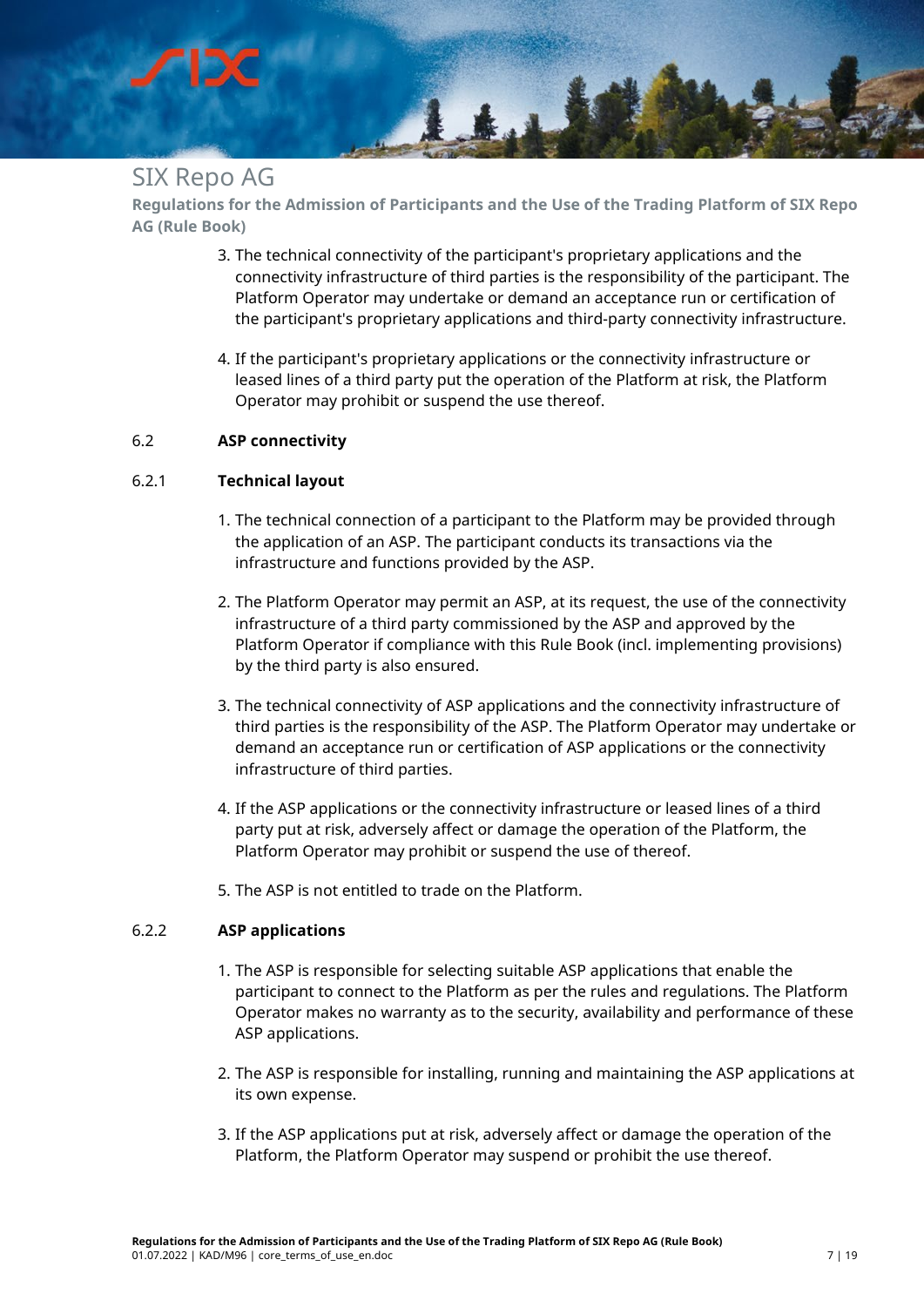## Ltd

## SIX Repo AG

**Regulations for the Admission of Participants and the Use of the Trading Platform of SIX Repo AG (Rule Book)**

#### <span id="page-7-0"></span>**7.0 Trading days and hours**

- 1. The trading days for the Platform shall be defined in the trading calendar of the Platform Operator.
- 2. Trading on the Platform shall be open from 07:00 to 18:00.
- 3. The Platform Operator shall be entitled to suspend trading on the platform at any time, either in whole or in part, for technical or other objective reasons, which shall be determined at the sole discretion of the Platform Operator.

#### <span id="page-7-1"></span>**8.0 Markets**

- 1. Trading on the Platform is broken down into various markets, which are determined by the Platform Operator. The Platform Operator shall be entitled to open new markets and/or close existing markets at any time.
- 2. The market-specific rules are included in the Trading Directives and Product Specifications for the relevant markets.
- 3. The participant shall be entitled to trade in all markets, provided that it meets any market-specific requirements that may apply.

#### <span id="page-7-2"></span>**9.0 Corrections and cancellations of trades**

Corrections and cancellations of trades shall be governed by the market-specific provisions set forth in the relevant Trading Directives or Product Specifications.

#### <span id="page-7-3"></span>**10.0 Technical and functional support**

- 1. Standard technical and functional support shall be provided on trading days from 08:00 to 18:00.
- 2. An on-call service is available for technical support (on trading days from 06:00 to 08:00 and 18:00 to 22.00, at weekends and public holidays from 10:00 to 16:00).
- 3. The Platform Operator may charge a fee any respect of any exceptional expenditure incurred which shall be calculated on the basis of time spent and the complexity of the request.

#### <span id="page-7-4"></span>**11.0 Data usage and processing**

- 1. All data entered in the Platform or generated on it (hereinafter the "Data") are the exclusive property of the Platform Operator.
- 2. While preserving the anonymity of participants, the Platform Operator shall be entitled to use and process the Data for commercial purposes (e.g. for creating and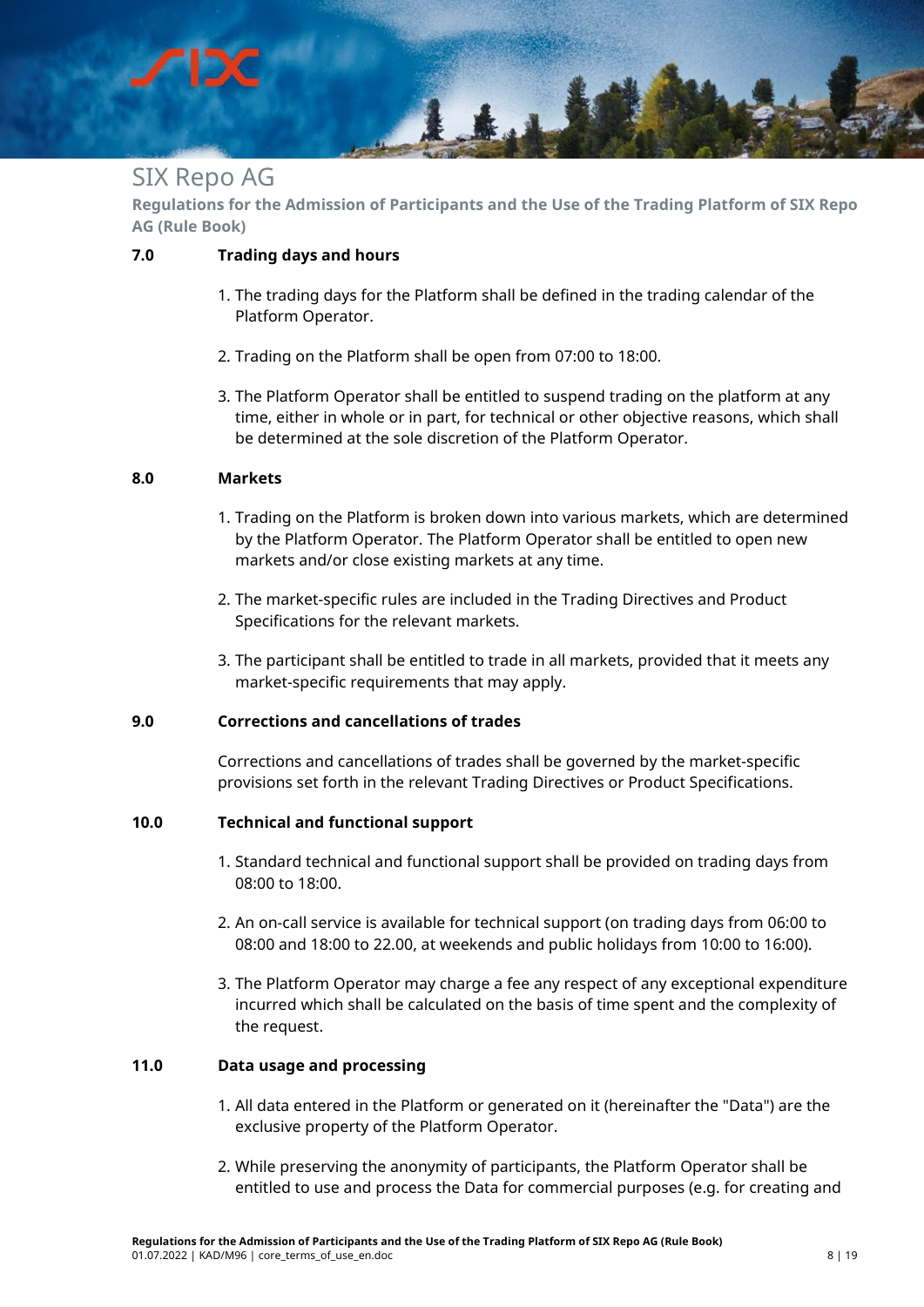## Ltd

## SIX Repo AG

**Regulations for the Admission of Participants and the Use of the Trading Platform of SIX Repo AG (Rule Book)**

> disseminating statistics, market analyses, etc.) or to pass the Data on to a company of the SIX Group for commercial use and processing purposes.

3. Furthermore, the Platform Operator shall be entitled to make the Data available to the Swiss National Bank to fulfil its legal obligation.

#### <span id="page-8-0"></span>**12.0 Settlement of trades and administration**

- 1. The participant authorizes the Platform Operator to transmit, in its name and on its behalf, the necessary settlement instructions to the corresponding settlement organization recognized by the Platform Operator. When transmitting the instructions, the Platform Operator shall be entitled to rely on the data entered by the participant and shall be under no obligation to check the data for completeness and/or accuracy. In the event that data are incomplete or incorrect, the participants shall reach a bilateral agreement regarding any consequences that may arise.
- 2. If an automatic settlement of the trade (i.e. based on instructions from the Platform Operator) is not possible, the participants shall reach a bilateral agreement regarding settlement and any consequences that may arise.
- 3. Transfer and payment are governed by the corresponding agreements between the participant and the settlement organization.

#### <span id="page-8-1"></span>**13.0 Market conduct rules**

The participant as well as its traders must comply with applicable market codes of conduct, in particular those laid down in Art. 142 and 143 FMIA and the FINMA Circular "Market conduct rules" (FINMA Circ. 2013/8), uphold the integrity of the market at all times and refrain from unfair trading practices. There must be an economic justification for securities transactions, and they must reflect a genuine relationship between supply and demand.

#### <span id="page-8-2"></span>**14.0 Contractual provisions**

- 1. A trade shall give rise to a contractual relationship between the participants concerned. The rights and obligations of the parties (participants) shall be governed by the Swiss Code of Obligations.
- 2. The Platform Operator accepts no liability in respect of claims arising from the contractual relationship between the participants. The participants are solely responsible for settling such claims.
- 3. The participants shall bear the counterparty risk.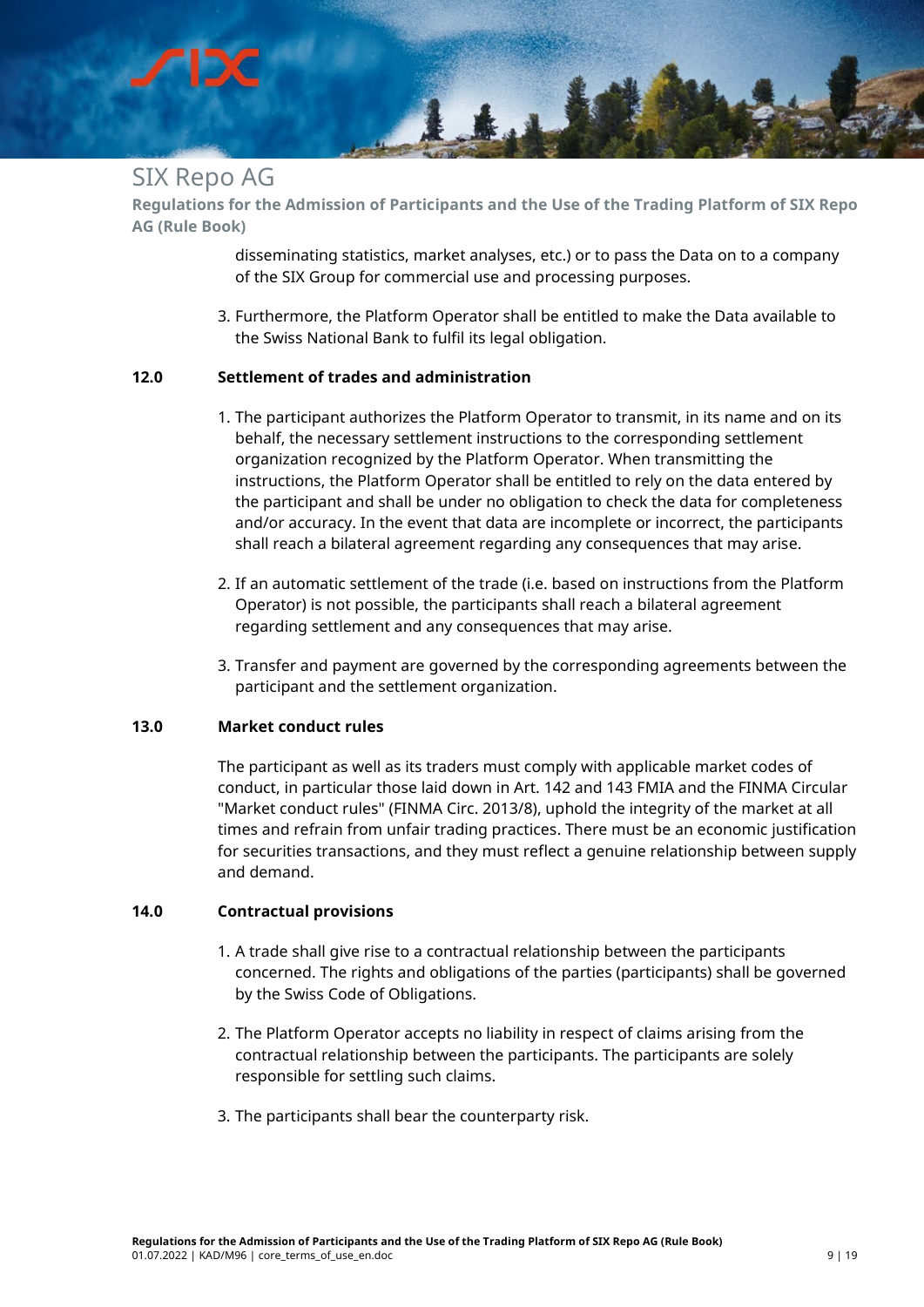

**Regulations for the Admission of Participants and the Use of the Trading Platform of SIX Repo AG (Rule Book)**

#### <span id="page-9-0"></span>**15.0 Market control**

- 1. The Platform Operator shall ensure trading and where necessary, may take all measures aimed at treating participants equally.
- 2. The Platform Operator may interrupt or restrict trading, declare null and void and cancel completed trades, or demand that the participants involved reverse these trades.

#### <span id="page-9-1"></span>**16.0 Trading supervision**

- 1. The Surveillance & Enforcement trading supervision unit of SIX Exchange Regulation monitors trading with regard to compliance with statutory requirements and the Rule Book (incl. implementing provisions).
- 2. In particular, it monitors pricing and transactions in such a way that any use of insider information, price and market manipulation, and other breaches of laws and regulations can be detected.
- 3. If there is any suspicion of a breach of law or other abuses, the trading supervision unit notifies FINMA and, if necessary, the responsible criminal prosecution bodies.
- 4. Sanction proceedings of the Regulatory Bodies (currently the Regulatory Board, SIX Exchange Regulation AG, the Sanction Commission, the Appeal Board; refer to the Organizational Regulations of SIX Group AG with regard to the Regulatory Bodies for the Group's trading venues, OrgR) are carried out in accordance with the Rules of Procedure.

#### <span id="page-9-2"></span>**17.0 Duty to provide information**

Subject to compliance with legal requirements regarding confidentiality, the Platform Operator and/or the Regulatory Bodies shall be entitled to request from the participant any information that they may require for the purposes of maintaining an orderly market or enforcing this Rule Book (incl. implementing provisions). Specifically, they may conduct inspections and question traders. Where statutory confidentiality requirements exist, the Platform Operator and/or the Regulatory Bodies may demand information with identifying elements removed.

#### <span id="page-9-3"></span>**18.0 Audit**

- 1. The Platform Operator and/or SIX Exchange Regulation may at any time require the participant to mandate a recognized auditor or, at the request of the participant, its internal audit department to conduct an audit verifying compliance with the provisions stipulated in these regulations.
- 2. If a specific issue is identified, the Platform Operator and/or SIX Exchange Regulation may also at any time require the participant to have certain processes and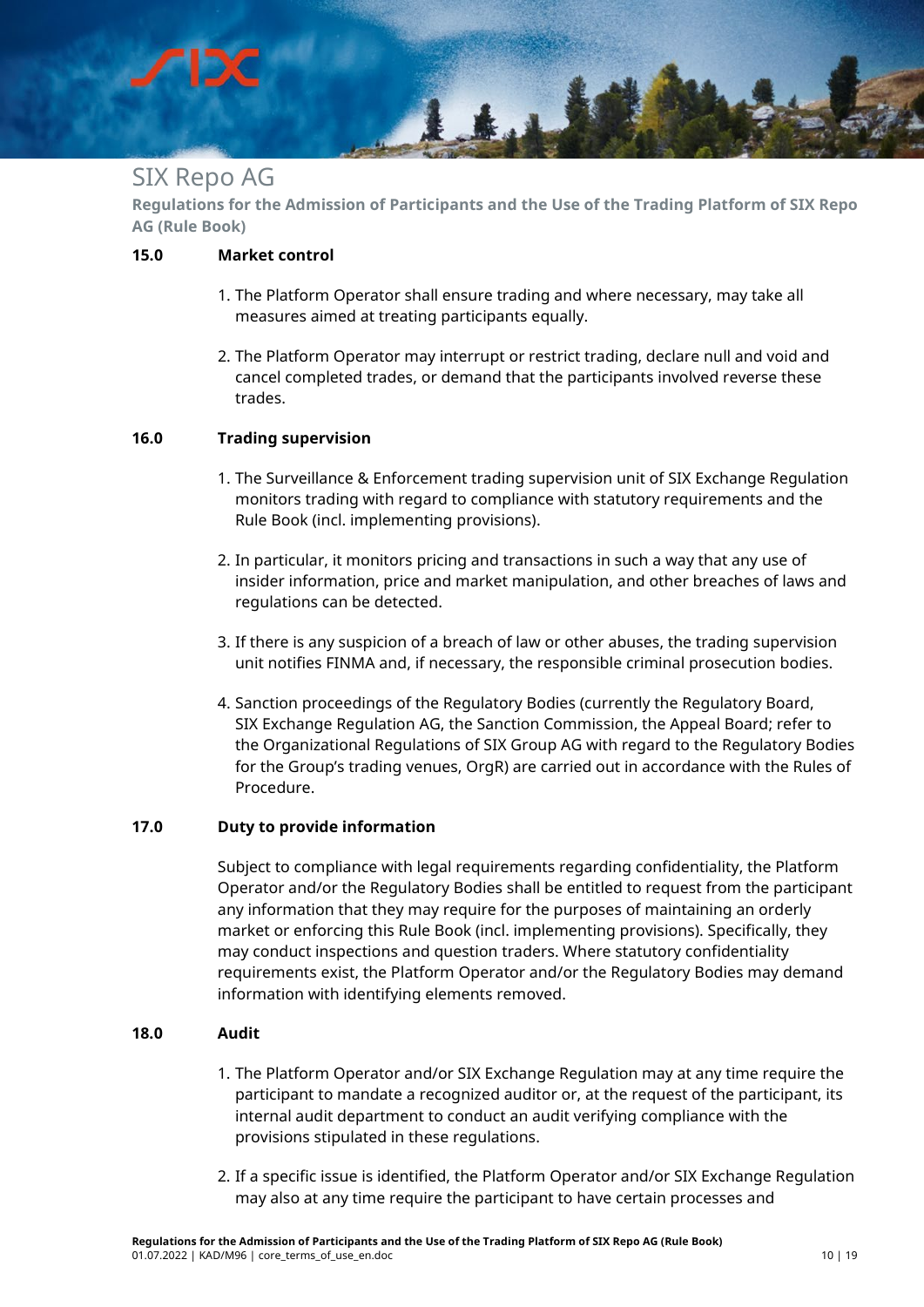## Ltd

## SIX Repo AG

**Regulations for the Admission of Participants and the Use of the Trading Platform of SIX Repo AG (Rule Book)**

> transactions audited to check compliance with the Rule Book (incl. implementing provisions) and to present to the Platform Operator a summary report (subject to banking secrecy).

- 3. The Platform Operator may mandate an audit of compliance with (equivalent) technical and operational requirements as apply for securities firms.
- 4. If the participant does not designate an auditor, the Platform Operator and/or SIX Exchange Regulation shall appoint the auditor.
- 5. The participant shall bear any costs incurred in relation to the audit activities required by the Platform Operator and/or SIX Exchange Regulation.

#### <span id="page-10-0"></span>**19.0 Breach of Rule Book**

In the event of breaches of provisions of this Rule Book (incl. implementing provisions), the Platform Operator and/or the Regulatory Bodies may impose sanctions on participants and/or traders; specifically in the event of the following acts or omissions:

- a. Breach of rules and regulations of the Platform Operator and/or the Regulatory Bodies;
- b. Breach of contractual agreements with the Platform Operator and/or the Regulatory Bodies;
- c. Non-compliance with orders from the Platform Operator and/or the Regulatory Bodies;
- d. Attempted or actual damage caused to the trading platform;
- e. Attempted or actual manipulation or modification of the trading platform, in particular the technical interfaces;
- f. Improper use or passing on of the software of the Platform Operator or the data received from the trading platform;
- g. Obstruction of the auditor in performing its activities; and
- h. Non-cooperation with sanction proceedings and non-compliance with sanction orders, sanction decisions or arbitration awards.

#### <span id="page-10-1"></span>**20.0 Sanctions**

- 1. The following sanctions may be imposed by the Regulatory Bodies:
- a. On participants: reprimand, suspension or exclusion, fines and/or penalties of up to CHF 10 million;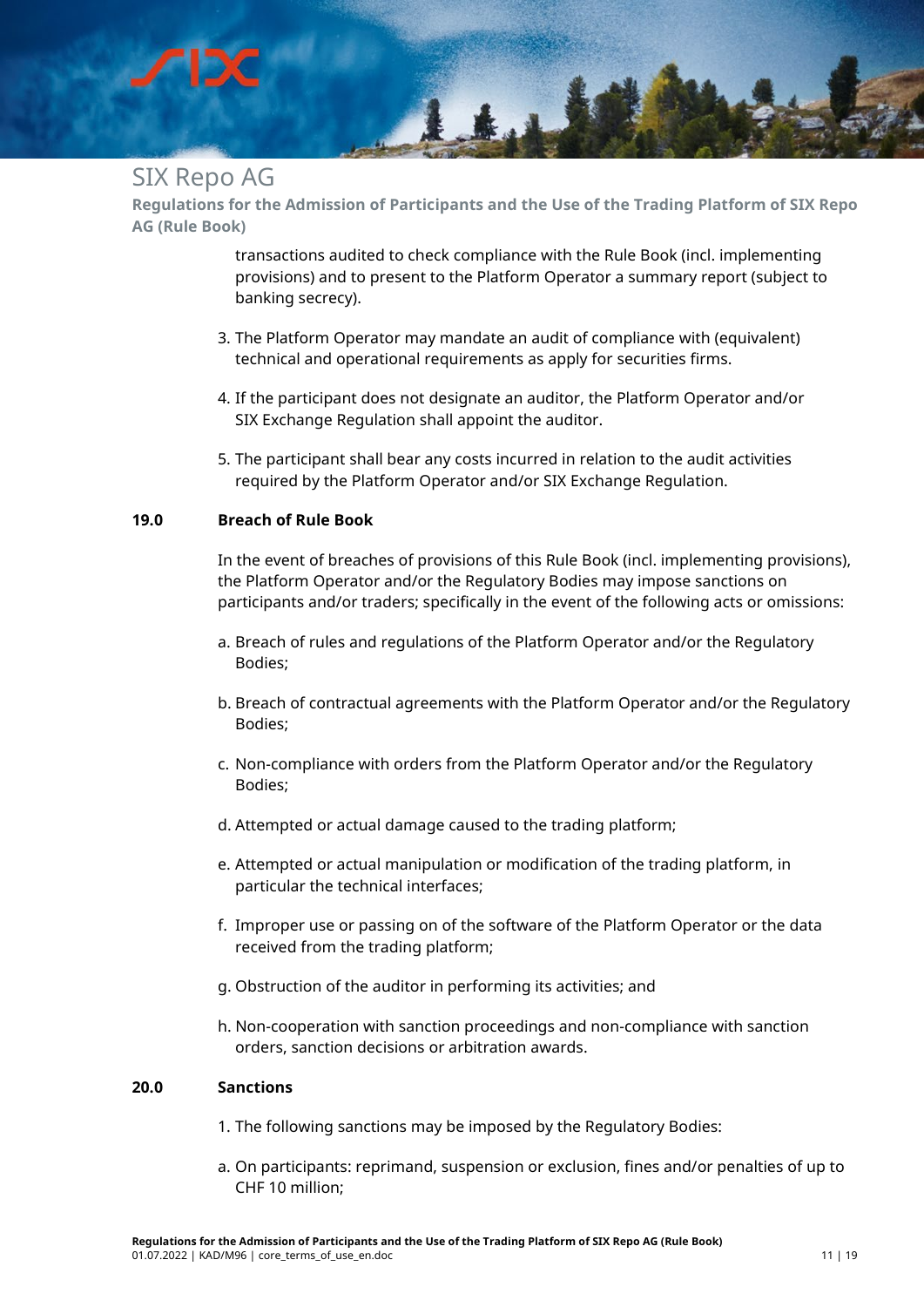

**Regulations for the Admission of Participants and the Use of the Trading Platform of SIX Repo AG (Rule Book)**

- b. On traders: reprimand, suspension or revocation of registration.
- 2. When imposing sanctions, consideration will be given to the severity of the breach, the degree of fault and any previous sanctions imposed on the participant or trader.
- 3. The sanctions imposed on the participant as well as the underlying breaches may be announced to the general public and other participants.

#### <span id="page-11-0"></span>**21.0 Suspension and final exclusion from the Platform**

- 1. The Platform Operator and/or the Regulatory Bodies may decide at any time to suspend or definitively exclude participants and/or traders from the Platform if:
- a. it fails to comply with the rules of the Platform;
- b. the participant is unable to conduct its business properly;
- c. the participant defaults on payments connected to monetary claims by the Platform against the participant, or if insolvency is threatened or has already occurred;
- d. debt restructuring, composition or liquidation proceedings are instigated against the participant, or criminal proceedings commenced against the participant or one of its senior bodies; or
- e. the participant does not use the exchange system for a considerable period of time.
- 2. In the event of the suspension or final exclusion of a participant, the participant shall be prohibited from executing new trades. The participant shall continue to manage any trades still pending at the time of suspension or final exclusion until such trades can be closed. This Rule Book (incl. implementing provisions) shall continue to apply to the participant until all open trades are closed. The Platform Operator reserves the right to block a participant's access to the Platform with immediate effect.
- 3. In the event of the suspension or final exclusion of a trader, the participant must ensure, through its Desk Administrator, that the relevant trader can no longer make any entries in the system.
- 4. The Platform Operator shall be entitled to restrict access authorizations, as appropriate, for the purpose of enforcing the above obligations of the participant.
- 5. The Platform Operator may publicly announce the suspension or final exclusion of a participant.

#### <span id="page-11-1"></span>**22.0 Termination of the participation agreement**

1. The participant or the Platform Operator may terminate the participation agreement at any time by giving four weeks' notice to the end of a month.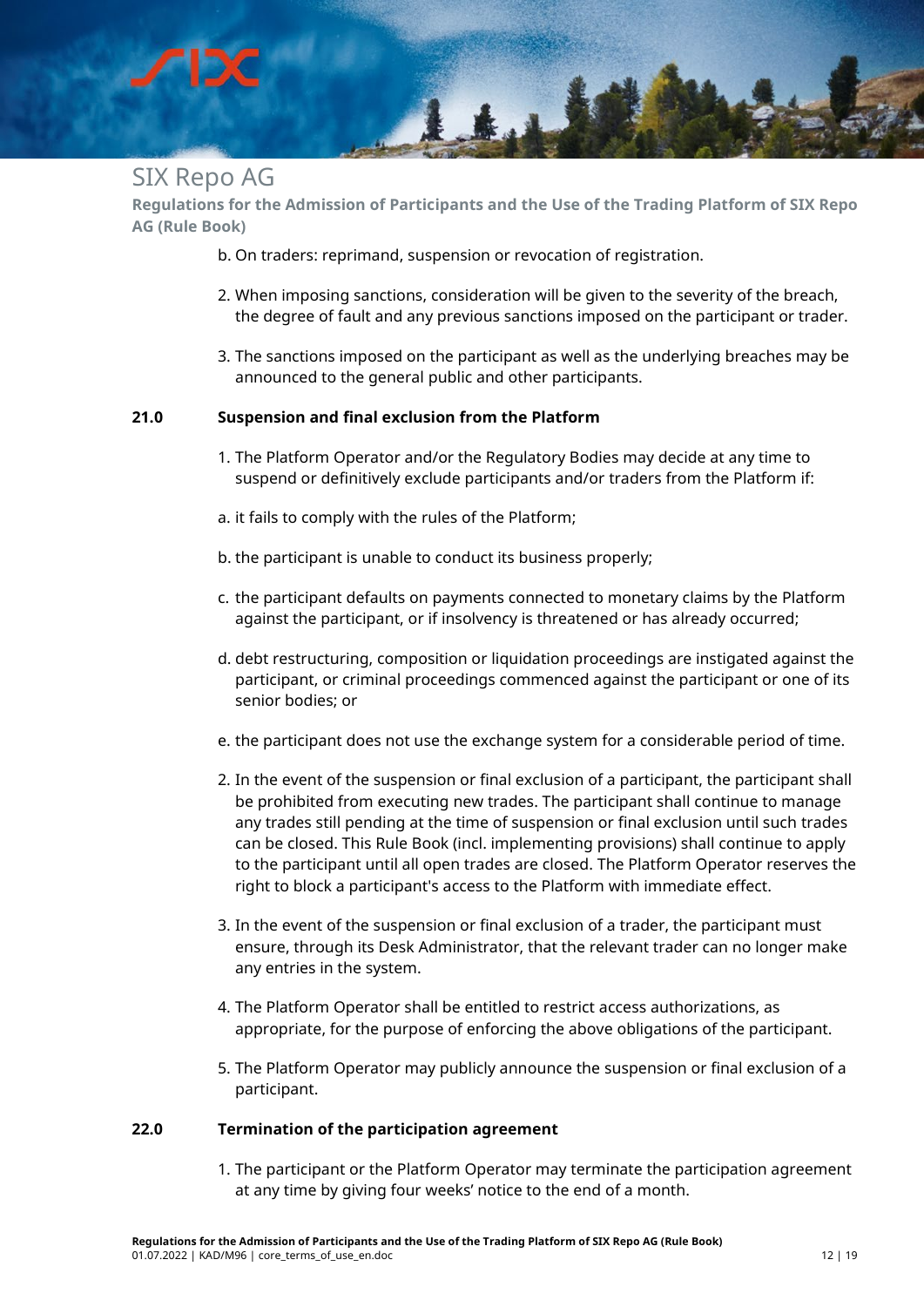

**Regulations for the Admission of Participants and the Use of the Trading Platform of SIX Repo AG (Rule Book)**

- 2. Notice of termination must be sent by registered mail.
- 3. Termination shall result in the cancellation of the participation agreement. Notwithstanding termination, the participant must continue to fulfil all of its obligations to the companies of SIX Group.
- 4. In the event of termination, the relevant participant shall take the necessary measures to ensure, insofar as is practicable, that all trades are completed by the end of the notice period. No new trades may be executed in accordance with this requirement. If open trades still exist on the date on which termination takes effect, the participant shall continue to manage such trades until they can be closed. This Rule Book (incl. implementing provisions) shall continue to apply to the participant until all open trades are closed.
- 5. The Platform Operator shall be entitled to restrict access authorizations, as appropriate, for the purpose of enforcing the above obligations of the participant.
- 6. The Platform Operator shall publicly announce the termination of a participant's participation.

#### <span id="page-12-0"></span>**23.0 Possibilities of appeal**

The participant may lodge an appeal with the independent Appeals Board against the following decisions by the Platform:

- a. refusal to admit the participant;
- b. exclusion;
- c. refusal to register a trader; or
- d. withdrawal of the registration of a trader.

Proceedings shall be governed by the rules that apply to the independent Appeals Board.

#### <span id="page-12-1"></span>**24.0 Extraordinary situations**

1. In order to ensure proper trading, should an extraordinary situation arise, the Platform Operator may institute all the measures which it deems necessary to maintain fair, efficient and orderly trading. The Platform Operator decides at its own discretion whether there is a extraordinary situation.

The Platform Operator may intervene in trading as it considers necessary, in particular to:

- a. delay the opening of trading;
- b. restrict or suspend trading;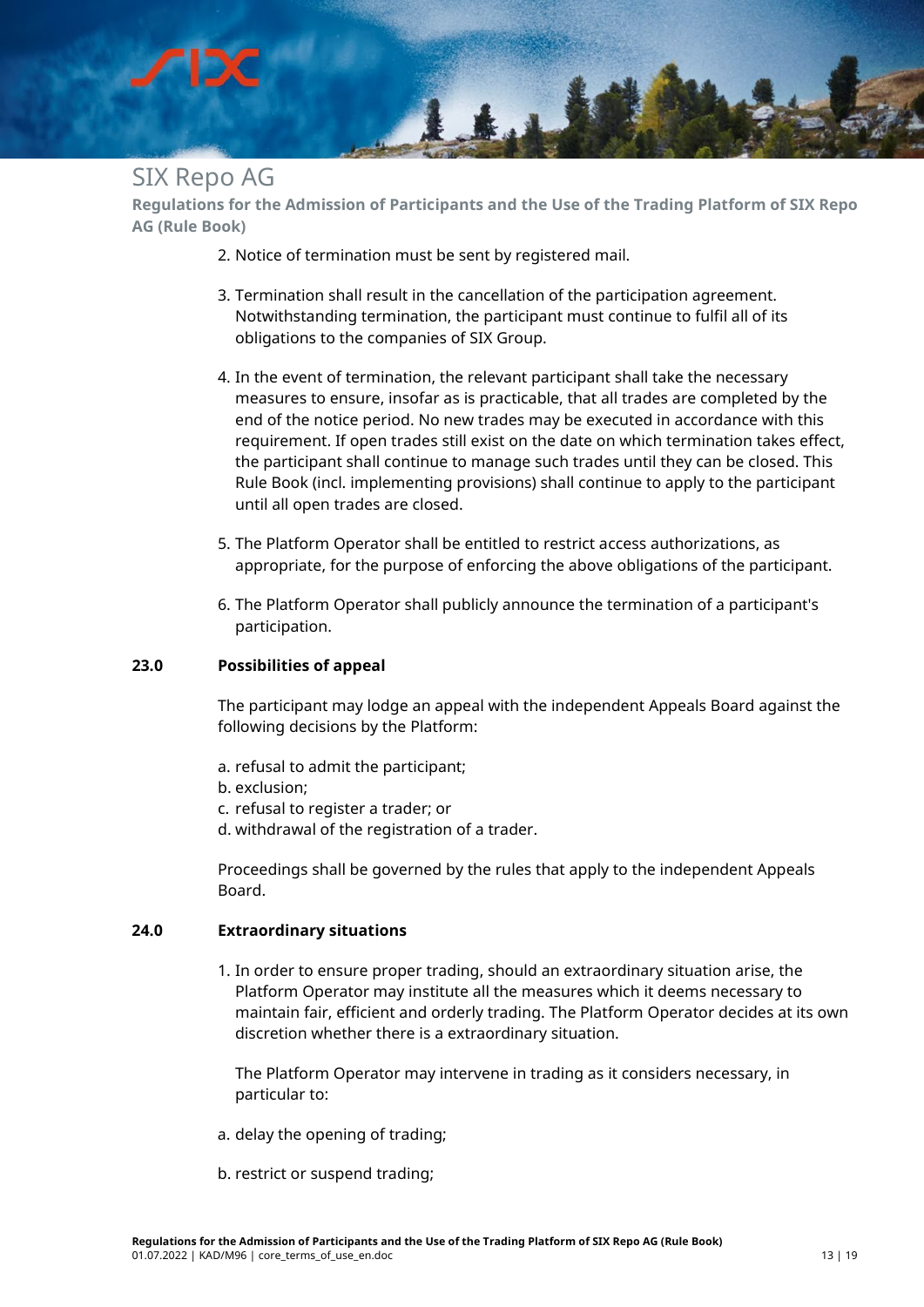**Regulations for the Admission of Participants and the Use of the Trading Platform of SIX Repo AG (Rule Book)**

Ltd

- c. reject or delete orders and
- d. declare trades null and void and cancel them.
- 2. The following specific circumstances shall be deemed to be extraordinary situations:
- a. major price volatility or conditions of severe market stress, in particular times of peak volumes of orders, or where a trade differs significantly from the market price;
- b. decisions or information which are to be published imminently and which might have a significant influence on the price of a security (price-sensitive facts); or
- c. other situations that might compromise fair, efficient and orderly trading.

#### <span id="page-13-0"></span>**25.0 Emergency situations**

In emergency situations, the Platform Operator and/or the Regulatory Bodies may suspend this Rule Book (incl. implementing provisions), in whole or in part, and replace them with new regulations temporarily. The Platform Operator may temporarily suspend trading on the Platform, either in whole or in part, in emergency situations. The Platform Operator shall determine at its discretion whether an emergency situation exists.

The following specific circumstances shall be deemed to be emergency situations:

- a. failure of the Platform or the Platform's access infrastructure, or components thereof;
- b. access problems caused by the Platform;
- c. failure of the technical clearing and settlement infrastructure;
- d. force majeure; or
- e. other situations that might compromise fair, efficient and orderly trading.

#### <span id="page-13-1"></span>**26.0 Exclusion of liability**

- 1. Except in the event of an intentional act or gross negligence on the part of its governing bodies or employees, the Platform Operator and/or the Regulatory Bodies shall not be liable for any loss or damage that may be suffered by a participant, its clients or third parties due to the actions or omissions of the Platform Operator and/or the Regulatory Bodies. In particular, the Platform Operator and/or the Regulatory Bodies shall not be liable for any loss or damage resulting from:
- a. measures taken by the Platform Operator during emergency situations;
- b. orders issued by the Platform Operator and/or the Regulatory Bodies;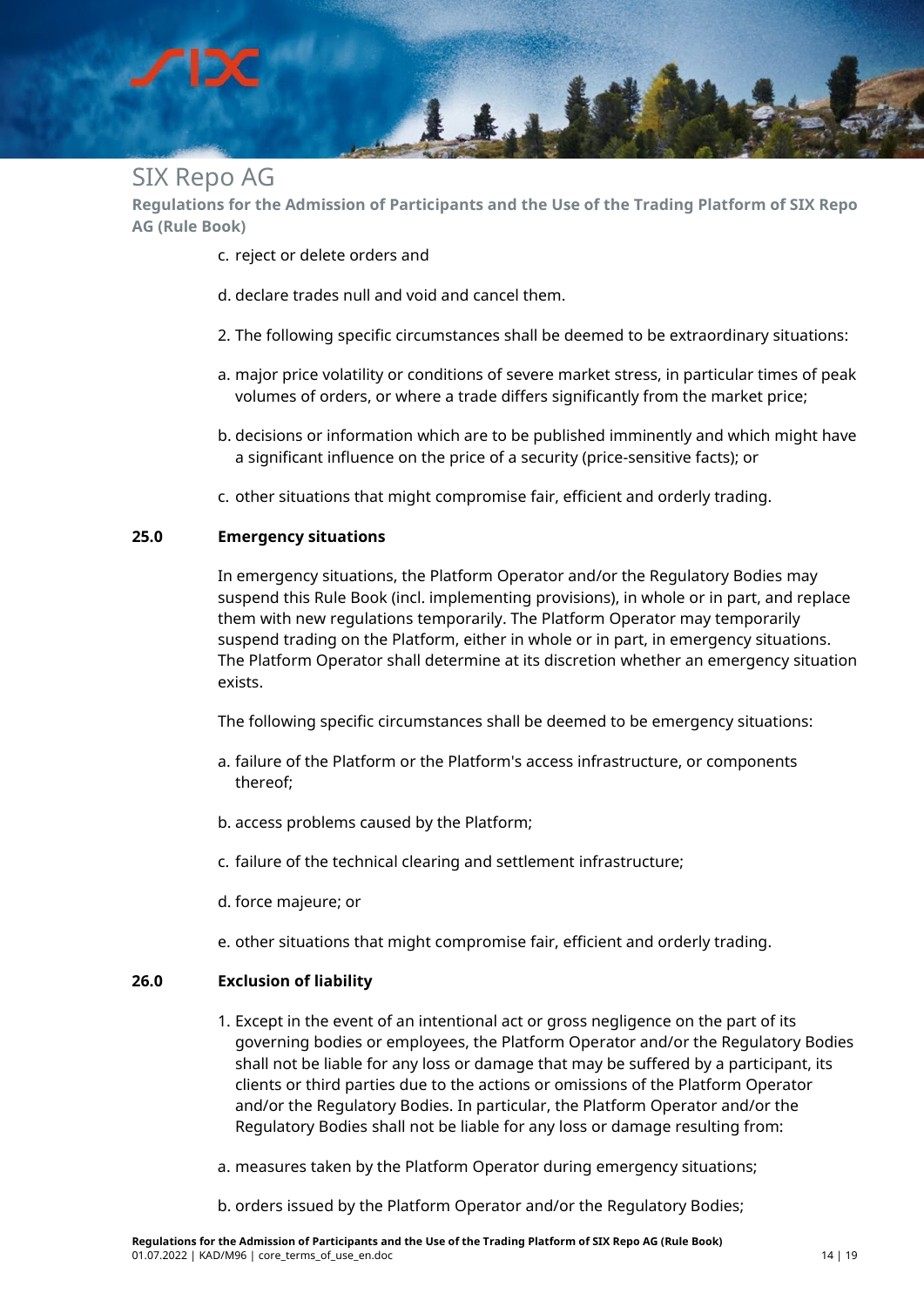# Lt.t

## SIX Repo AG

**Regulations for the Admission of Participants and the Use of the Trading Platform of SIX Repo AG (Rule Book)**

- c. partial or total unavailability of the Platform, the processing infrastructure or other technical problems;
- d. incorrect or incomplete data processing or distribution;
- e. the entry of incorrect or incomplete static data, any delay in entering or failure to enter static data and the resulting cancellation of the relevant trade;
- f. the inaccuracy or non-availability of, or the failure to update, the position and limit data supplied by the Platform Operator;
- g. the malfunction, failure or non-availability of software and functionalities supplied by the Platform Operator (including updates and upgrades);
- h. viruses and harmful components on the Platform, in the settlement infrastructure and in respect of any software and functionalities supplied by the Platform Operator;
- i. the inability to settle a trade;
- j. manipulation or incorrect operations by participants or third parties; or
- k. the suspension or final exclusion of the participant and/or trader.
- 2. The Platform Operator and/or the Regulatory Bodies accept no liability in respect of claims for loss other than direct loss, such as compensation for indirect or consequential loss, including loss of profit or additional expenses.

#### <span id="page-14-0"></span>**27.0 Fees**

The applicable fee rates for use of the Platform are set out in the Lists of Charges for the individual markets.

#### <span id="page-14-1"></span>**28.0 Outsourcing**

Within the scope of its regulatory and contractual obligations, the Platform Operator is authorized to outsource data processing and other services to group companies of SIX Group AG as well as to third parties in Switzerland and abroad. In particular, this relates to liquidity management, treasury services, risk management, administering master data, accounting, HR, IT and back-office functions, legal and compliance, activities aimed at ensuring fair, efficient and orderly trading, as well as the operation of matching and market data distribution systems. If, within the scope of this outsourcing, data is sent to group companies or external third parties, all service providers are subject to comprehensive confidentiality requirements.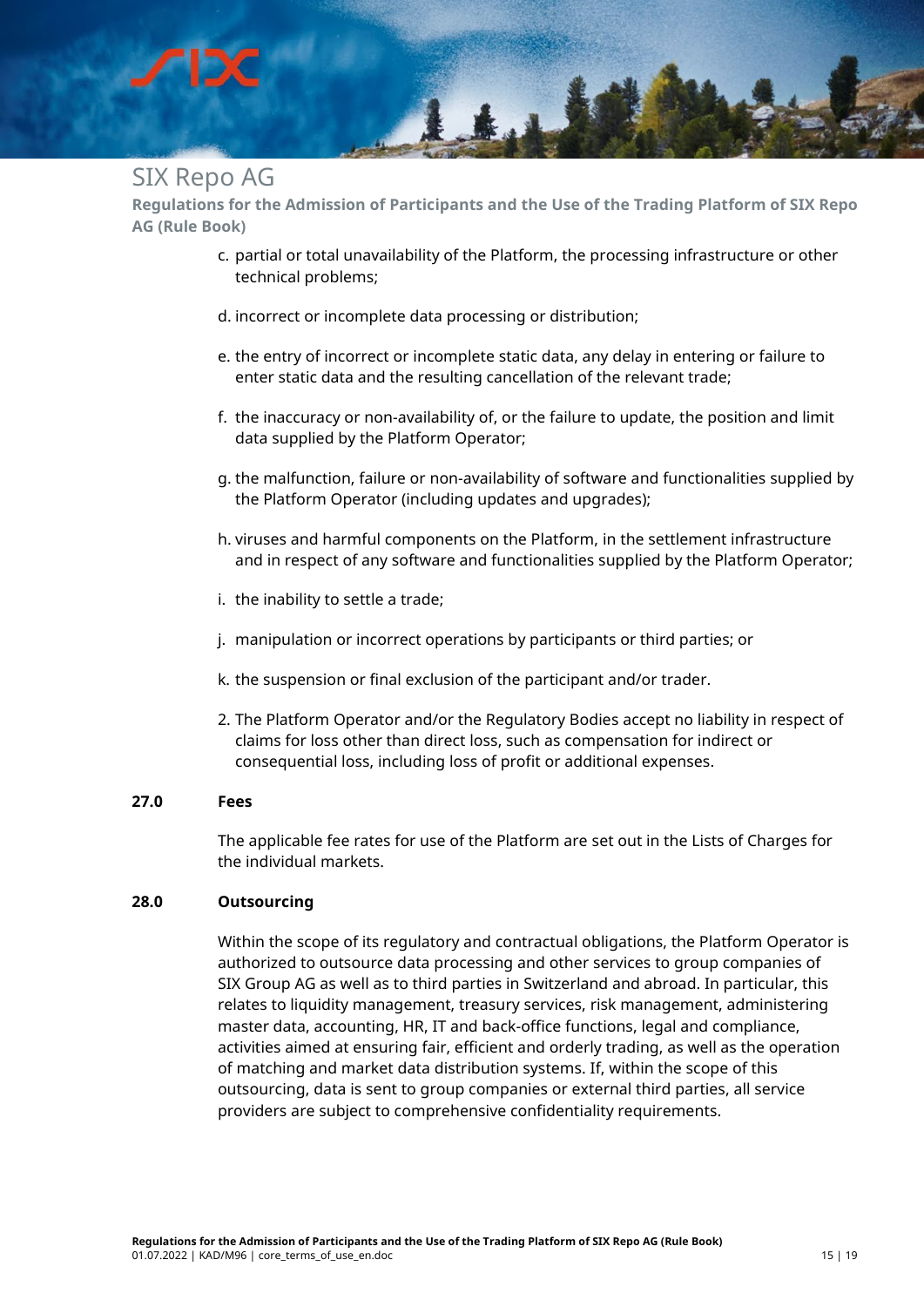## $1.4 +$

### SIX Repo AG

**Regulations for the Admission of Participants and the Use of the Trading Platform of SIX Repo AG (Rule Book)**

#### <span id="page-15-0"></span>**29.0 Confidentiality**

- 1. The Platform Operator, its executive bodies, employees and agents are subject to professional secrecy in accordance with Art. 147 FMIA.
- 2. The Platform Operator shall treat all participant-related information which it receives on the basis of the Rule Book as confidential, subject to any other legal provisions or other provisions in this Rule Book. The Platform Operator may only publish such confidential information with the consent of the participant concerned.
- 3. The use of anonymized data (such as price information and revenues from securities and other financial information) that cannot be used to identify the underlying participant does not breach this confidentiality obligation.
- 4. The Platform Operator may disclose data to the companies of SIX Group and third parties in Switzerland and abroad, provided that the Platform Operator ensures they are bound by comparable confidentiality provisions as those set out in this Rule Book.
- 5. Subject to any mandatory legal provisions, the Platform Operator and/or the Regulatory Bodies may supply supervisory authorities, trading supervision bodies (Art. 32 FMIA) and criminal prosecution authorities with information about participants and may also obtain information from the later.

#### <span id="page-15-1"></span>**30.0 Data protection**

Where participants pass data about their staff or natural persons engaged by them (data subjects) on to SIX Exchange Regulation as a result of statutory or regulatory obligations (justified interests), they are responsible for ensuring the lawfulness of such disclosure in compliance with the laws to which they are subject. In accordance with the statutory requirements, they must notify the data subjects comprehensively about the disclosure and about the use of their data by SIX Exchange Regulation. In particular, they must notify the data subjects of the following:

- a. SIX Exchange Regulation processes the data about the data subjects on the basis of a legal obligation (Art. 27 et seq. FMIA);
- b. Under certain circumstances, SIX Exchange Regulation and the judicial bodies of SIX Group AG may, on the basis of legal obligation (Art. 27 et seq.), use the data about the data subjects in the context of an investigation or sanction proceedings in accordance with the rules of the trading venues of SIX Group AG and their implementing ordinances;
- c. On the basis of a legal obligation (Art. 27 et seq.), SIX Exchange Regulation AG may pass the data about the data subjects on to FINMA, trading supervision bodies (Art. 32 FMIA), the criminal prosecution authorities and the courts.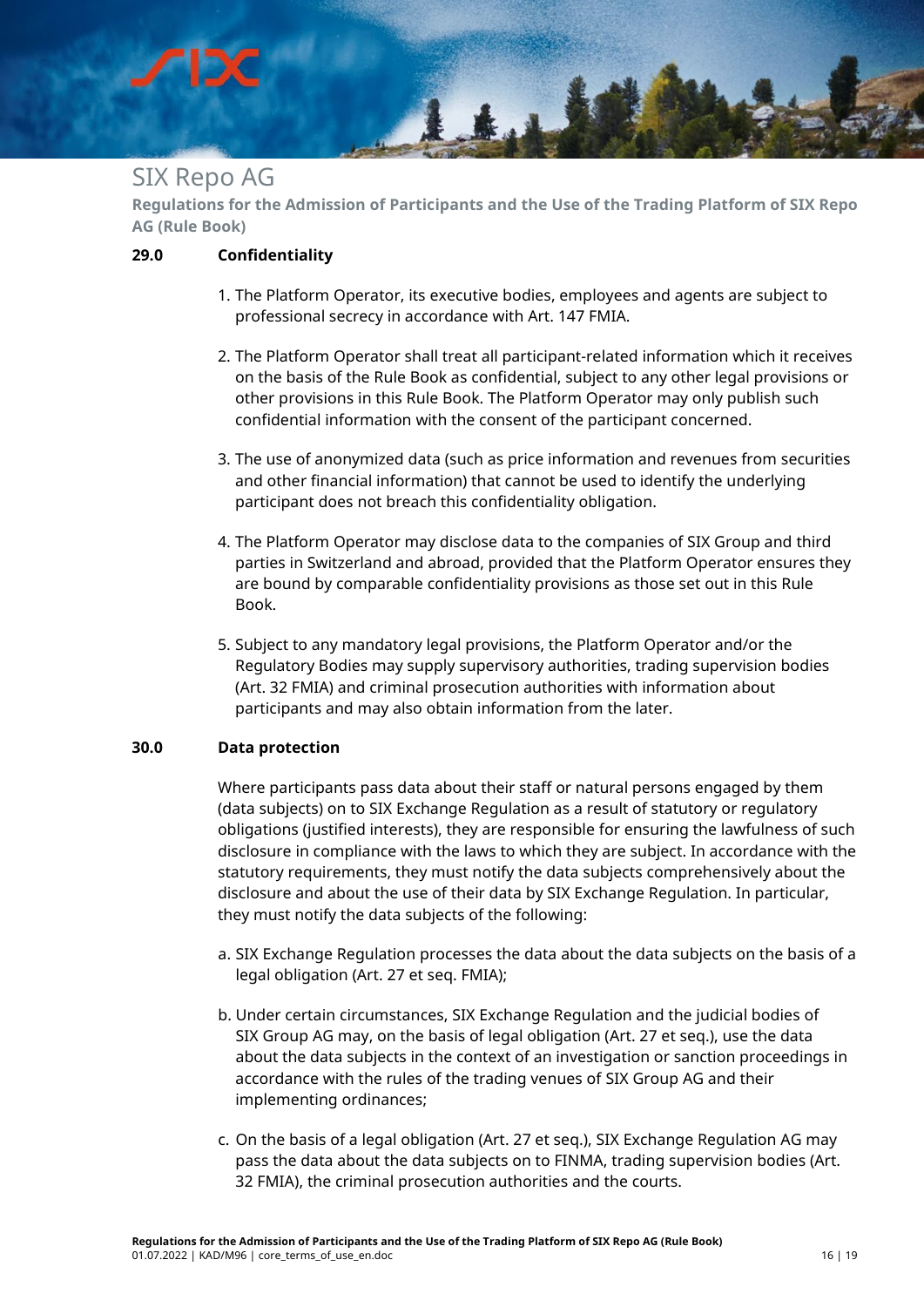**Regulations for the Admission of Participants and the Use of the Trading Platform of SIX Repo AG (Rule Book)**

14

#### <span id="page-16-0"></span>**31.0 Severability**

- 1. In the event that individual provisions of this Rule Book are or become invalid, the validity of the remaining provisions shall remain unaffected. If individual provisions of this Rule Book are or become wholly or partially ineffective or unenforceable, they must be interpreted in a way that restores their effectiveness.
- 2. Where this is not possible, the Platform Operator shall issue a new provision within a reasonable period of time and give effect to such provision in accordance with the provisions governing amendments to this Rule Book.

#### <span id="page-16-1"></span>**32.0 Amendments to the Rule Book and implementing provisions**

- 1. The Rule Book, Trading Directives and Product Specifications may be amended by the Platform Operator at any time. The participant shall be notified of the amendments in good time before they come into force. Amendments to the Product Specifications may also be made by the Platform Operator at short notice.
- 2. Amendments shall become binding on the participants as soon as they come into force, unless the participant rejects the amendments and terminates the participation agreement in writing before the amendments takes effect. In the event of termination, the provisions of clause 22 para. 2-6 shall apply.

#### <span id="page-16-2"></span>**33.0 Binding version**

In the event of any conflict between two different language versions of this Rule Book, the German version shall prevail.

#### <span id="page-16-3"></span>**34.0 Applicable law and arbitration clause**

This Rule Book (incl. implementing provisions) shall be governed by and construed in accordance with substantive Swiss law and has been issued within the scope of selfregulation within the meaning of Art. 27 FinfraG. This also applies to all legal issues stipulated in Art. 2 para. 1 of the Hague Securities Convention (HSC).Repealed.

#### <span id="page-16-4"></span>**35.0 Entry into force**

- 1. This Rule Book was adopted by the Regulatory Board on 12 April 2017 and enters into force on 7 September 2017.
- 2. The revision decreed by the Regulatory Board in its decision of 9 November 2017 was approved by FINMA on 15 December 2017 and enters into force on 1 January 2018.
- 3. The revision decreed by the Regulatory Board in its decision of 4 April 2018 was approved by FINMA on 8 May and enters into force on 25 May 2018.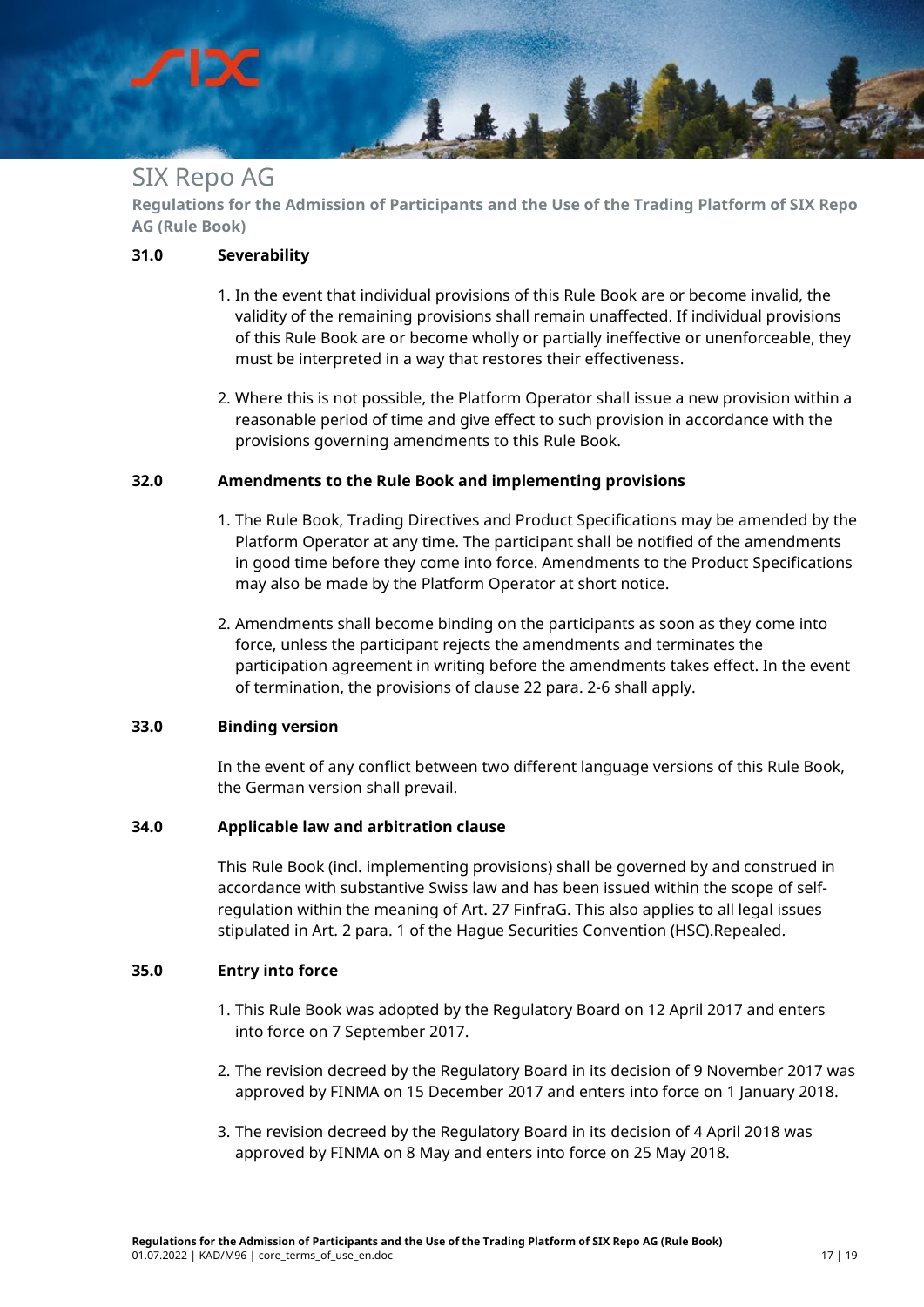

**Regulations for the Admission of Participants and the Use of the Trading Platform of SIX Repo AG (Rule Book)**

> 4. The revision decreed by the Regulatory Board in its decision of 25 October 2018 was approved by FINMA on 25 February 2019 and enters into force on 1 July 2019.

The revision decreed by the Regulatory Board in its decision of 8 November 2019 was approved by FINMA on 12 August 2021 and enters into force on 1 July 2022.